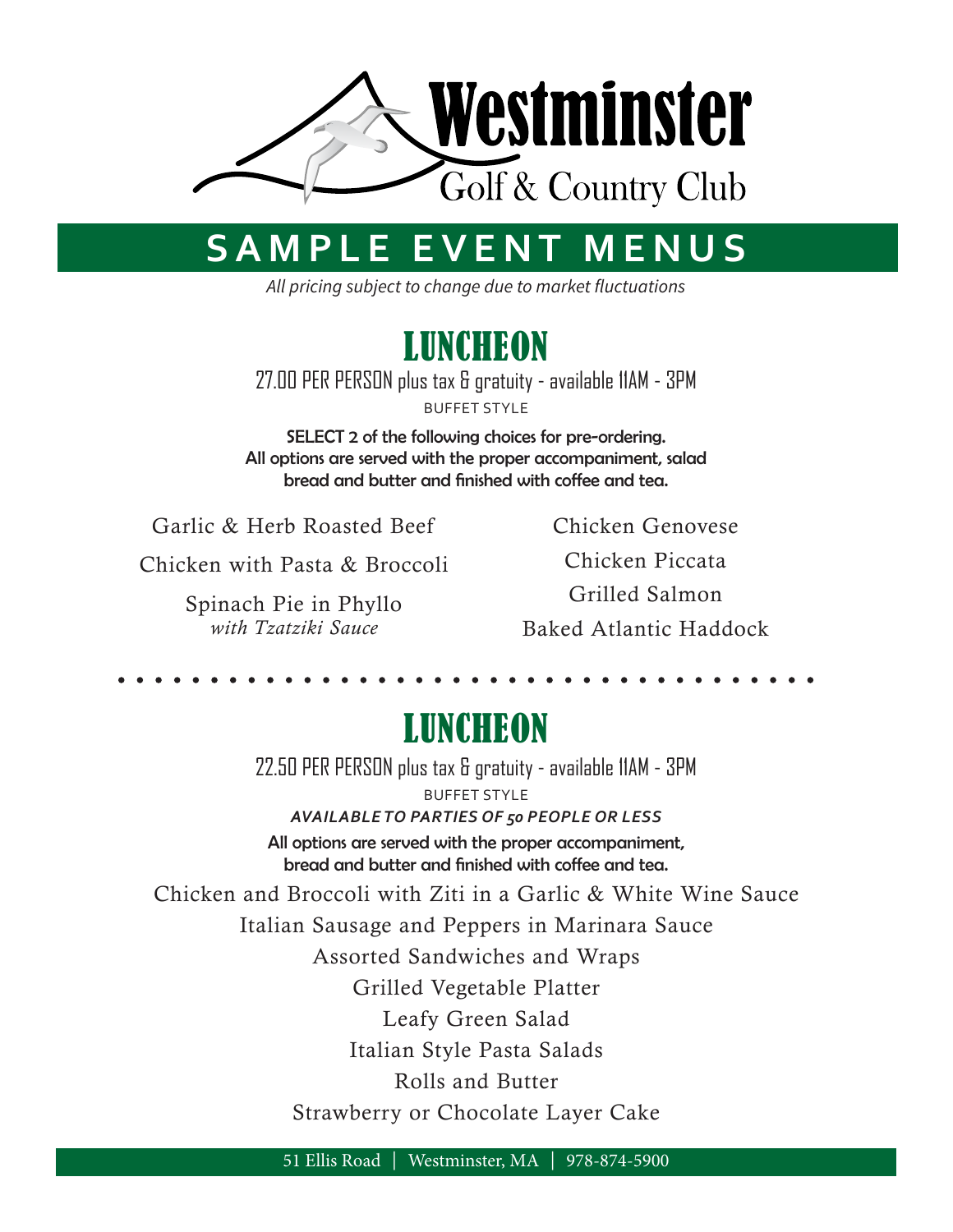

#### PLATED Available 4:00PM - 7:00PM

Select 2 of the following choices for pre-ordering. All options are served with the proper accompaniment, salad bread and butter and finished with coffee and tea.

Chicken Tortellini *40 per person* SAUTÉED CHICKEN BREAST, BABY SPINACH, TOMATO, AND GARLIC WITH A WHITE WINE BUTTER SAUCE SERVED WITH CHEESE TORTELLINI

Grilled Duck Breast *42 per person* IN A BOURBON DEMI-GLAZE SERVED WITH GARLIC MASHED POTATO, GREEN BEANS

Grilled Filet Mignon *44 per person* SERVED WITH COMPOUND BUTTER, MASHED POTATO AND GREEN BEANS

Pan Roasted Atlantic Salmon *40 per person* SERVED WITH A SUMMER PILAF, GREEN BEANS AND CITRUS HOLLANDAISE

Spaghetti Squash Puttanesca *32 per person* OVEN ROASTED SPAGHETTI SQUASH WITH TOMATO, OLIVE, CAPERS, GARLIC AND VIRGIN OLIVE OIL

CHOICE OF: CHOCOLATE OR STRAWBERRY CAKE.

. . . . . . . . .

## DINNER

35.00 PER PERSON BUFFET STYLE Available 4:00PM - 7:00PM

Select 2 of the following choices for pre-ordering. All options are served with the proper accompaniment, salad bread and butter and finished with coffee and tea.

Baked Atlantic Haddock

Chicken Genovese SAUTÉED CHICKEN BREAST WITH ROASTED TOMATO, PESTO AND GRATED ASIAGO

Eggplant Parmesan

5 Hour Braised Brisket COOKED WITH ROOT VEGETABLES IN A SAVORY BROWN SAUCE

> Four Cheese Lasagna WITH MARINARA SAUCE AND MEATBALLS

Grilled Tenderloin Tips *additional \$7.50 per person* SERVED WITH GORGONZOLA CHEESE SERVED WITH ROASTED POTATOES AND SEASONAL VEGETABLE

CHOICE OF: CHOCOLATE OR STRAWBERRY CAKE.

51 Ellis Road | Westminster, MA | 978-874-5900